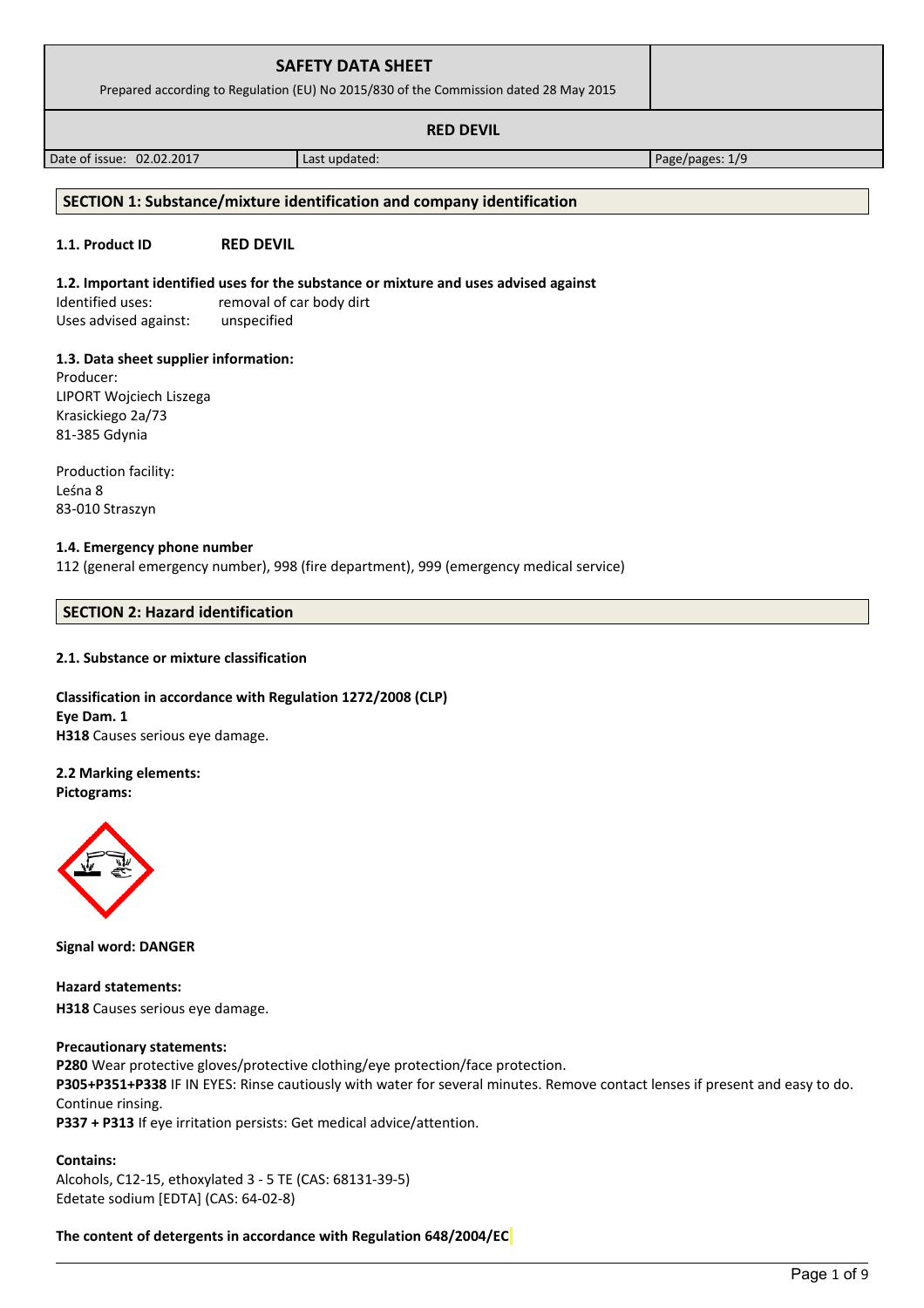| <b>SAFETY DATA SHEET</b><br>Prepared according to Regulation (EU) No 2015/830 of the Commission dated 28 May 2015 |               |                 |
|-------------------------------------------------------------------------------------------------------------------|---------------|-----------------|
| <b>RED DEVIL</b>                                                                                                  |               |                 |
| Date of issue: 02.02.2017                                                                                         | Last updated: | Page/pages: 2/9 |

Contains: <5% nonionic surfactants, anionic surfactants; EDTA

## **2.3 Other hazards:**

No information regarding the meeting of PBT or vPvB criteria in accordance with appendix XIII of the REACH regulation. No appropriate research has been carried out on this product.

## **SECTION 3: Composition/component information**

#### **3.1. Substances**

Not applicable

#### **3.2. Mixtures**

Dangerous components:

|                                                                                                                                                                                                |                 | <b>CLP classification</b>                               |                                |
|------------------------------------------------------------------------------------------------------------------------------------------------------------------------------------------------|-----------------|---------------------------------------------------------|--------------------------------|
| <b>Product ID</b>                                                                                                                                                                              | Quantity<br>[%] | <b>Hazard classification</b>                            | <b>Hazard statements codes</b> |
| Alcohols, C12-15, ethoxylated 3 - 5 TE<br>CAS number: 68131-39-5<br>EC number: -<br>Index number: -<br>REACH registration number: 01-<br>2119456620-43-XXXX                                    | $1 - 5$         | Eye Dam. 1<br>Aquatic Acute 1                           | H318<br>H400                   |
| Edetate sodium [EDTA]<br>CAS number: 64-02-8<br>EC number: 200-573-9<br>Index number: 607-428-00-2<br>REACH registration number: -                                                             | $1 - 5$         | Acute Tox. 4<br>Eye Dam. 1                              | H302<br>H318                   |
| Alcohols, C12-14, ethoxylated (1-2.5 TE),<br>sulfates, sodium salts<br>CAS number: 68891-38-3<br>EC number: 500-234-8<br>Index number:<br>REACH registration number: 01-<br>2119488639-16-XXXX | $1 - 5$         | Skin Irrit. 2<br>Eye Dam. 1<br><b>Aquatic Chronic 3</b> | H315<br>H318<br>H412           |

The full meaning of hazard statements has been given in section 16.

#### **SECTION 4: First aid measures**

#### **4.1. Description of first aid measures**

#### **Routes of exposure:**

Inhalation, ingestion, skin and eye contact. **Inhalation:**

Take the affected person out into fresh air. Place in a comfortable position. Ensure peace and protect against heat loss. Provide medical assistance if necessary.

#### **Consumption:**

Rinse mouth with water, drink 2-3 cups of water, consult a doctor. Do not induce vomiting. If unconscious do not give anything by mouth.

Transport the affected person to hospital if necessary. Ensure peace, place in a lying position and protect against heat loss. **Eye contact:**

Remove any contact lenses if possible.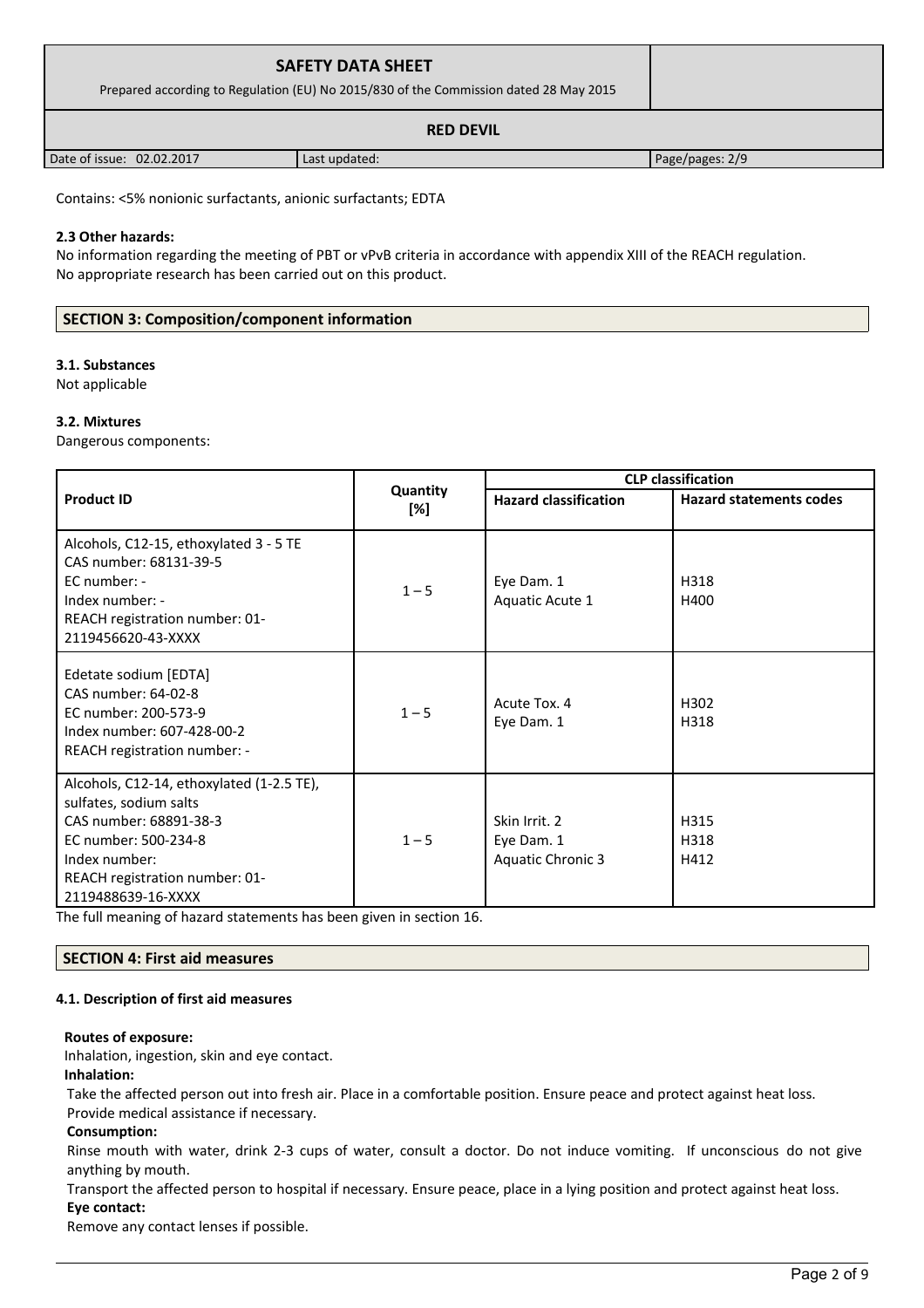| <b>SAFETY DATA SHEET</b><br>Prepared according to Regulation (EU) No 2015/830 of the Commission dated 28 May 2015 |               |                 |
|-------------------------------------------------------------------------------------------------------------------|---------------|-----------------|
| <b>RED DEVIL</b>                                                                                                  |               |                 |
| Date of issue: 02.02.2017                                                                                         | Last updated: | Page/pages: 3/9 |

Flush with plenty of lukewarm water for 10–15 minutes with eyelids wide open. Place the upper eyelid on the lower eyelid from time to time. Cover the eyes with a compress.

Provide ophthalmologist assistance if necessary.

## **Skin contact:**

Take off the contaminated clothes and shoes.

Wash the contaminated skin with plenty of water and then with water containing mild soap.

Seek medical attention if skin irritation persists.

## **4.2. Most important symptoms and effects, both acute and delayed**

No further data available.

## **4.3. Indication of any immediate medical attention and special treatment needed**

The course of action is decided on by a medical doctor, based on an examination of the person affected.

## **SECTION 5: Fire emergency procedure**

## **5.1. Extinguishing agents:**

**Suitable extinguishing agents:** alcohol-resistant foam or dry extinguishing agents, carbon dioxide extinguishers, sand, soil, water aerosol. Choose extinguishing agents based on the conditions of the environment.

**Unsuitable extinguishing agents:** High volume water jet.

## **5.2. Special threats related to the substance or mixture**

In case of fire, high temperatures cause a release of hazardous decomposition products that contain carbon monoxides.

## **5.3. Information for the fire department**

Spray the containers located in the fire area with water, remove from the hazardous area if possible. In case of a fire in an enclosed environment, use protective clothing and compressed air breathing apparatus. Do not allow the extinguishing agents into ground waters, surface waters, or sewage systems.

## **SECTION 6: Measures regarding accidental release into the environment**

## **6.1. Individual safety measures, protective equipment and emergency procedures**

For persons other than emergency personnel: notify the appropriate authorities of the emergency. Remove any persons not participating in the containment procedures from the contamination area. For emergency personnel: Ensure proper ventilation, use individual safety measures.

#### **6.2. Environmental safety measures**

Prevent the contamination from spreading into sewage systems and water reservoirs.

#### **6.3. Methods of removing and preventing the spread of contamination:**

Prevent the contamination from spreading and attempt removal using absorptive materials (sand, diatomite, universal absorbent), place the contaminated materials in properly marked containers for subsequent utilization in accordance with the mandatory provisions of the law.

## **6.4. References to other sections**

Product waste disposal – see section 13 of this data sheet. Individual protective measures – see section 8 of this data sheet.

#### **SECTION 7: Storage and use of substances and mixtures**

**7.1. Precautions for safe handling Recommendations for handling the mixture**  Avoid direct contact with the mixture. Avoid inhalation.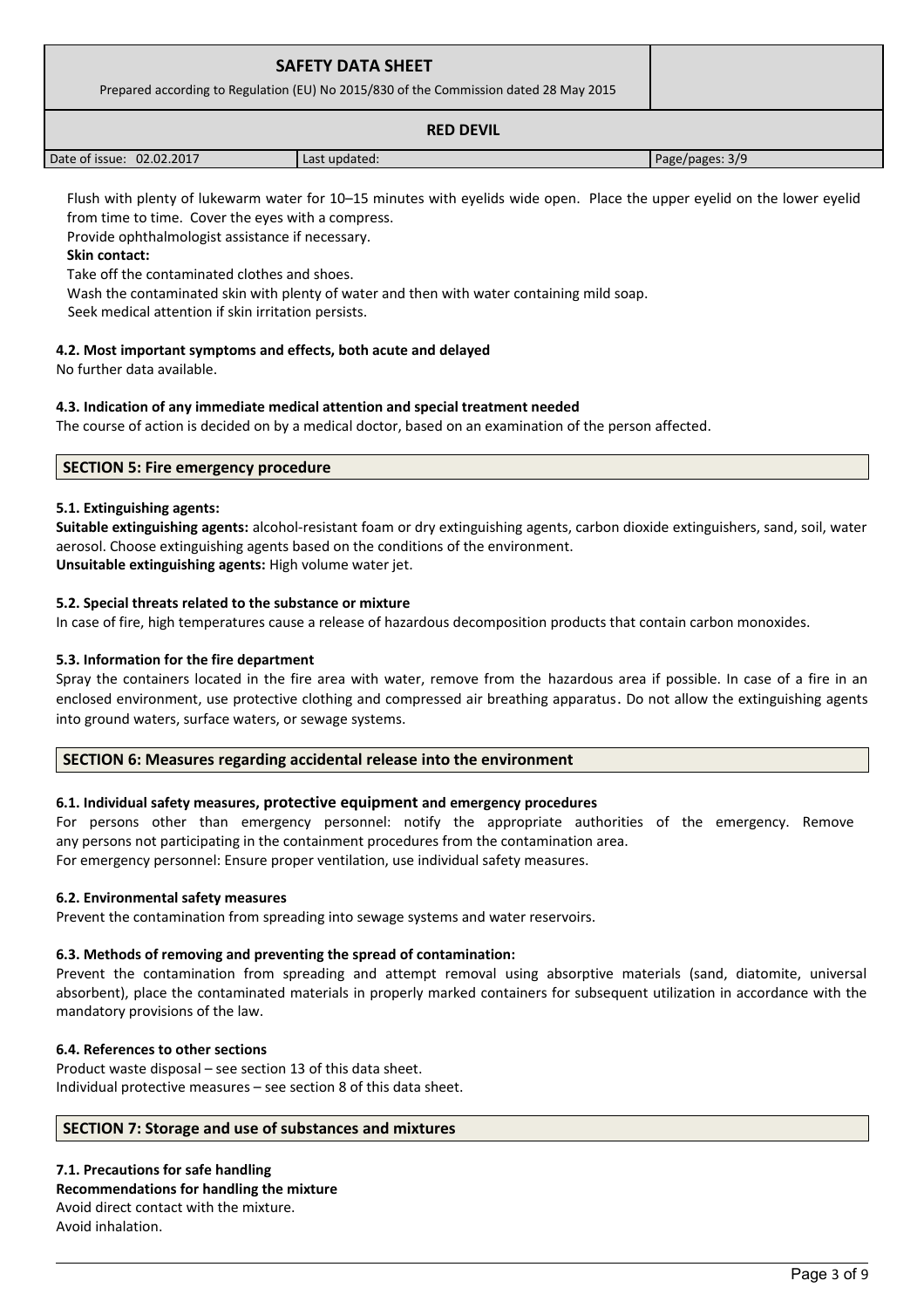| <b>SAFETY DATA SHEET</b><br>Prepared according to Regulation (EU) No 2015/830 of the Commission dated 28 May 2015 |  |
|-------------------------------------------------------------------------------------------------------------------|--|
| <b>RED DEVIL</b>                                                                                                  |  |

Date of issue: 02.02.2017 | Last updated: Page/pages: 4/9

Prevent from spreading into sewage systems. **Apply general provisions of the industrial work hygiene**  Do not eat, drink or smoke when using the product. Replace the contaminated clothing. Wash hands thoroughly after handling. Wash contaminated clothing before reusing. Wash hands and face before breaks at work.

## **7.2. Safe storage regulations, including any mutual incompatibility information**

Store in a well-ventilated area.

Keep container tightly closed.

Store in a cool place.

Protect from sunlight and sources of heat.

Do not store with food or animal feeding stuffs.

Always use containers made of materials analogous to the original ones.

Open containers should be handled very carefully so as to prevent spillage.

Do not handle until all safety precautions have been read and understood.

#### **7.3. Specific end use(s)**

See section 1.2 of this data sheet.

#### **SECTION 8: Exposure controls/individual protective measures**

#### **8.1. Control parameters**

#### **The national highest acceptable concentration values in the work environment**

in accordance with the Notice of the Minister of Labor and Social Policy of 6 June 2014 on the highest acceptable concentration and intensity of factors detrimental to health in the work environment (Dz.U. (Journal of Laws) 2014, item 817).

| <b>NAME OF THE SUBSTANCE</b> | ID      | $NDS$ (mg/m3) | <b>NDSCh</b> (mg/m <sup>3</sup> ) | $N$ DSP (mg/m3) |
|------------------------------|---------|---------------|-----------------------------------|-----------------|
| $- - -$                      | $- - -$ | $- - -$       | $- - -$                           | $- - -$         |

#### **DNEL/PNEC values:**

Alcohols, C12-14, ethoxylated (1-2.5 TE), sulfates, sodium salts Worker, long-term exposure, skin contact: 2750 mg/kg/day Worker, long-term exposure, inhalation: 175 mg/m<sup>3</sup> PNEC fresh water: 0.24 mg/l PNEC sea water: 0.024 mg/l PNEC fresh water sediment: 5.45 mg/kg PNEC sea water sediment: 0.545 mg/kg PNEC soil: 0.946 mg/kg

#### **8.2. Exposure controls**

**Appropriate technical control measures:** Storage rooms and work stations should be adequately ventilated.

#### **Appropriate technical control measures**

Storage rooms and work stations should be adequately ventilated.

## **Individual safety measures**



#### **Face and eye protection** Use tight-fitting safety glasses or faceshield screens according to EN 166. **Skin protection**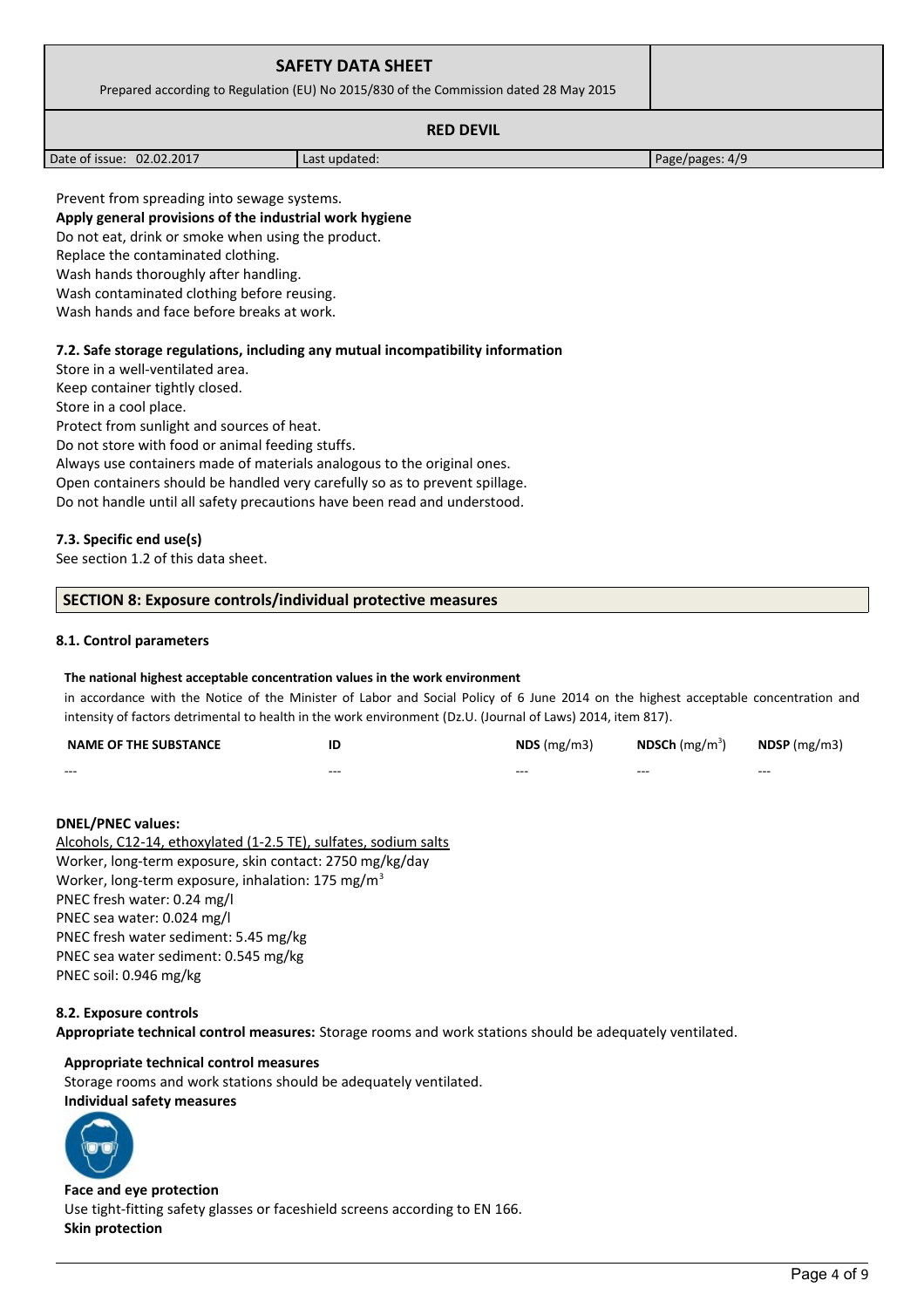## **SAFETY DATA SHEET**

Prepared according to Regulation (EU) No 2015/830 of the Commission dated 28 May 2015

## **RED DEVIL**

Date of issue: 02.02.2017 and a last updated: Page/pages: 5/9



#### **Hand protection**

Wear protective gloves according to EN 374.

Recommended material: nitrile rubber

When selecting glove materials, consider their breakthrough time, rates of diffusion and degradation.

The protective gloves should be regularly changed or replaced immediately if damaged (torn, perforated), or when first signs of wear and changes in their appearance occur (color, flexibility, shape).

A protective cream should be applied to all uncovered parts of the body.

#### *Body protection*

The protective suit against chemicals.

The selection of individual protection measures must be made taking into account the concentration and quantity of the hazardous substance occurring in the work environment.

#### **Respiratory tract protection**

Not necessary if ventilation is adequate.

**Environment exposure controls** 

Do not discharge into sewage systems or ground waters.

# **General safety and hygiene recommendations**

Follow good hygiene practice.

#### **SECTION 9: Physical and chemical properties**

#### **9.1. Basic physical and chemical property information**

| Appearance:                                   | Under normal conditions: liquid |
|-----------------------------------------------|---------------------------------|
| Color:                                        | Claret                          |
| Odor:                                         | <b>Distinctive</b>              |
| <b>Odor threshold:</b>                        | No data                         |
| pH:                                           | 10                              |
| Melting point/freezing point:                 | No data                         |
| Initial boiling point and boiling range:      | No data                         |
| Flash point:                                  | No data                         |
| Flammability (solid, gas):                    | No data                         |
| Upper/lower flammability or explosive limits: | No data                         |
| Vapor pressure:                               | No data                         |
| Vapor density:                                | No data                         |
| <b>Relative density:</b>                      | No data                         |
| Solubility:                                   | No data                         |
| Partition coefficient: n-octanol/water:       | No data                         |
| Auto-ignition temperature:                    | No data                         |
| <b>Decomposition temperature:</b>             | No data                         |
| <b>Viscosity:</b>                             | No data                         |
| <b>Explosive properties:</b>                  | Not applicable                  |
| <b>Oxidizing properties:</b>                  | Not applicable                  |
|                                               |                                 |

#### **9.2. Additional information**

No additional analysis results.

#### **SECTION 10: Stability and reactivity**

#### **10.1. Reactivity**

The mixture is chemically stable under normal conditions.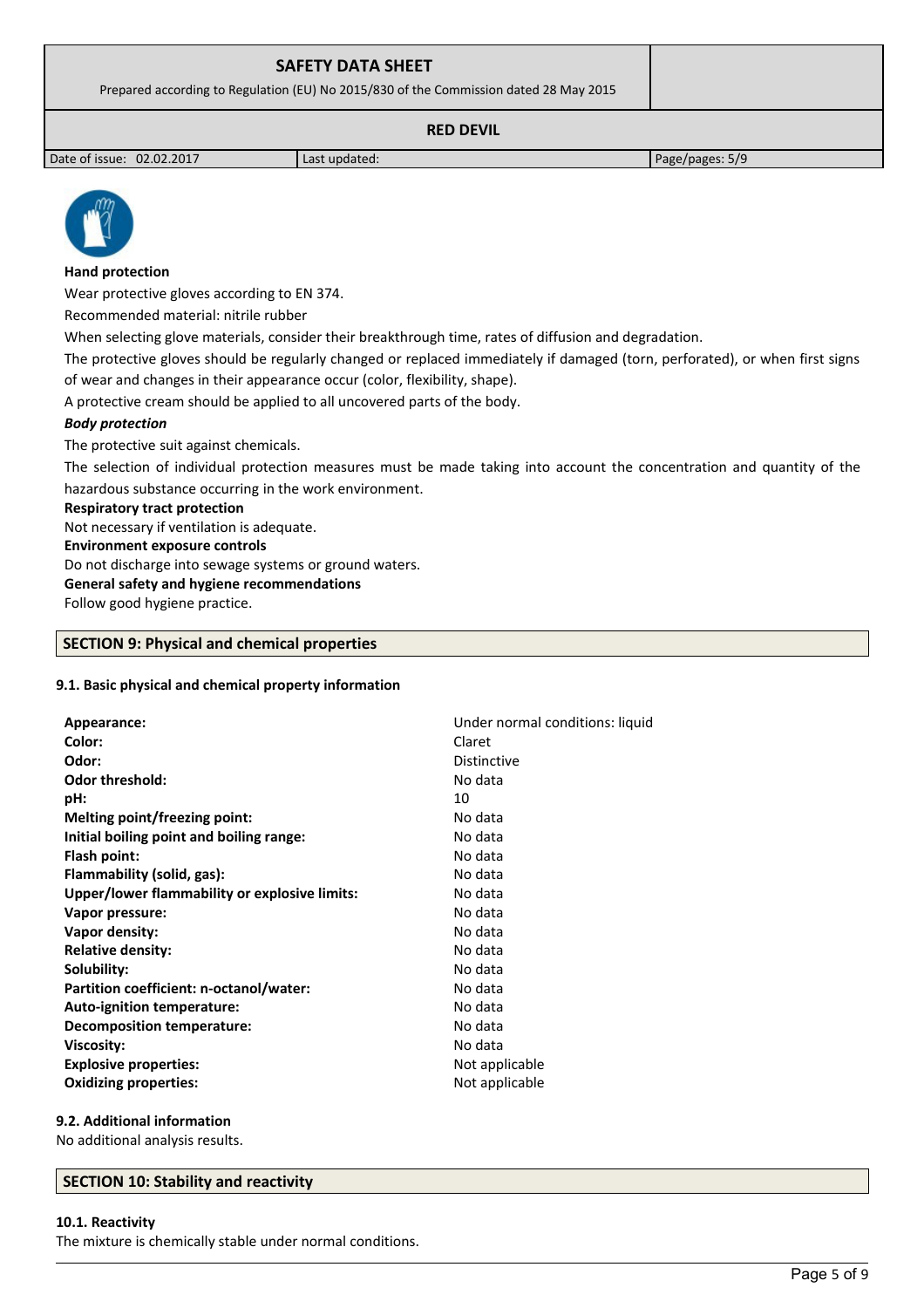| <b>SAFETY DATA SHEET</b><br>Prepared according to Regulation (EU) No 2015/830 of the Commission dated 28 May 2015 |  |
|-------------------------------------------------------------------------------------------------------------------|--|
| <b>RED DEVIL</b>                                                                                                  |  |

Date of issue: 02.02.2017 Last updated: Page/pages: 6/9

**10.2. Chemical stability**

The product is stable when properly used, stored and transported.

#### **10.3. Potential for hazardous reactions**

No data

#### **10.4. Conditions to avoid**

Avoid high temperatures, direct sunlight, hot surfaces and open fire. Protect against frost.

#### **10.5. Incompatible materials**

Strong oxidizing agents.

#### **10.6. Hazardous decomposition products**

Do not occur when used in accordance with its purpose.

#### **SECTION 11: Toxicological information**

#### **11.1. Information regarding toxicological effects**

#### **Acute toxicity**

Alcohols, C12-14, ethoxylated (1-2.5 TE), sulfates, sodium salts LD50 (oral, male and female rat) >2500 mg/kg; 4100 mg/kg LD50 (dermal, male and female rat) >2000 mg/kg Alcohols, C12-15, ethoxylated 3 - 5 TE LD50 (oral, rat): >10 g/kg **Skin corrosion/irritation** Based on available data, the classification criteria are not met. **Serious eye injury/irritation** Causes serious eye damage. **Allergenic influence on respiratory tract or skin** Based on available data, the classification criteria are not met. **Mutagenic influence on reproductive cells** Based on available data, the classification criteria are not met. **Carcinogenicity** Based on available data, the classification criteria are not met. **Harmful influence on reproductive organs** Based on available data, the classification criteria are not met. **Toxic influence on target organs – single exposure** Based on available data, the classification criteria are not met. **Toxic influence on target organs – repeated exposure** Based on available data, the classification criteria are not met. **Hazard caused by aspiration** Based on available data, the classification criteria are not met.

#### **SECTION 12: Environmental information**

#### **12.1. Toxicity**

Alcohols, C12-14, ethoxylated (1-2.5 TE), sulfates, sodium salts Algae (Desmodesmus subspicatus) EC50 2.6 mg/l, 72h; EC50 27 mg/l, 72 h Invertebrates (Daphnia magna) EC50 7.2 mg/l, 48 h; NOEC 0.18 mg/l, 21 days; NOEC 0.27 mg/l, 21 days Fish (Brachydanio rerio) LC50 7.1 mg/l, 96 h NOEC, (Pimephales promelas) 1 mg/l, 45 days Alcohols, C12-15, ethoxylated 3 - 5 TE Invertebrates (Daphnia magna) EC50 460 µg/l, 48 h; Fish (Pimephales promelas) LC50 960 µg/l, 96 h; NOEC (Pimephales promelas) 320 µg/l, 30 days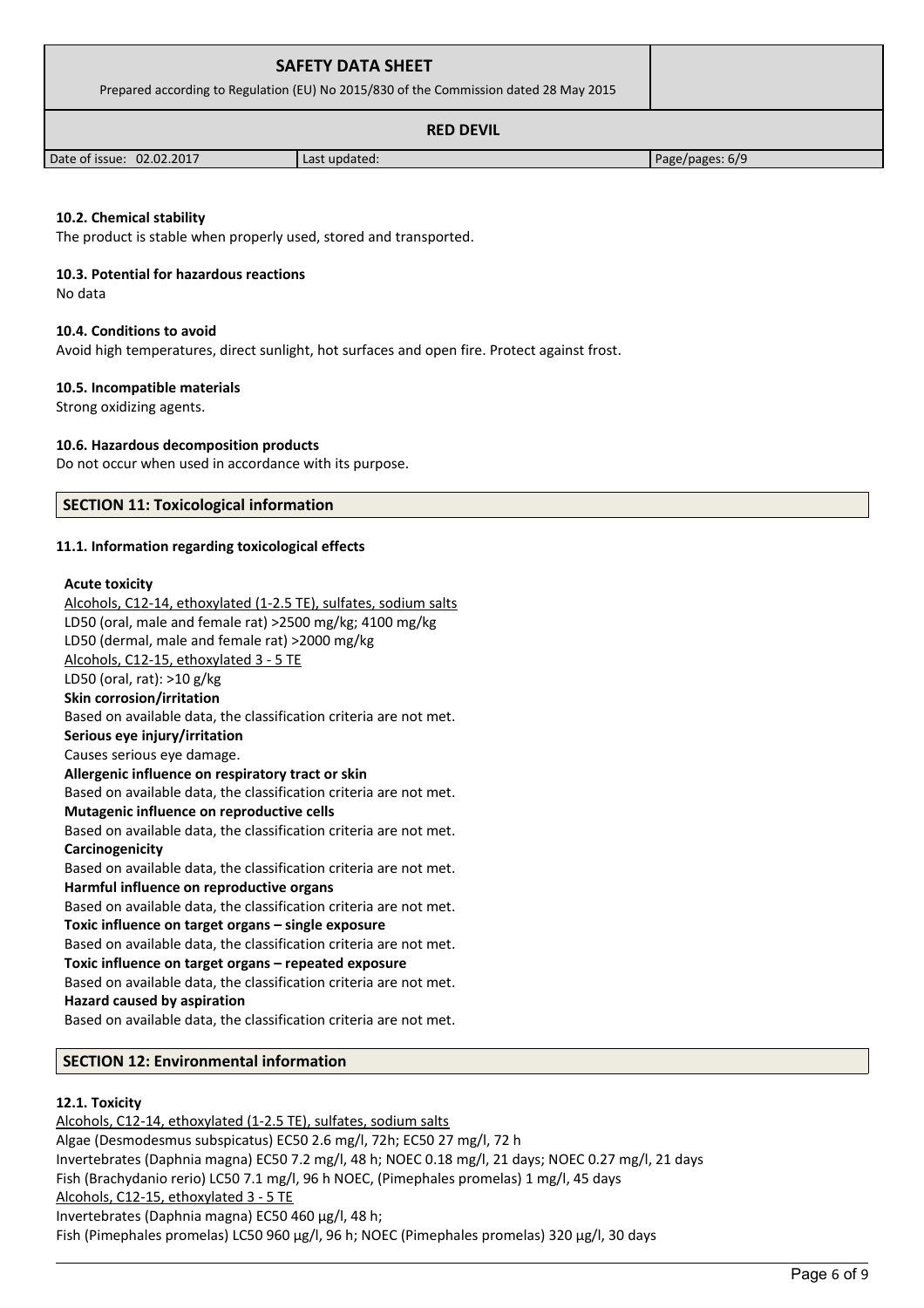| <b>SAFETY DATA SHEET</b><br>Prepared according to Regulation (EU) No 2015/830 of the Commission dated 28 May 2015 |               |                 |
|-------------------------------------------------------------------------------------------------------------------|---------------|-----------------|
| <b>RED DEVIL</b>                                                                                                  |               |                 |
| Date of issue: 02.02.2017                                                                                         | Last updated: | Page/pages: 7/9 |

## **12.2. Durability and dissolution potential**

Alcohols, C12-14, ethoxylated (1-2.5 TE), sulfates, sodium salts: 73% in 28 days – easily biodegradable Alcohols, C12-15, ethoxylated 3 - 5 TE: 79.2% in 28 days – easily biodegradable

### **12.3. Bioaccumulation capacity**

Alcohols, C12-14, ethoxylated (1-2.5 TE), sulfates, sodium salts: Log Po/w: -1.38 low potential

#### **12.4. Soil mobility**

No data

#### **12.5. Results of PBT and vPvB properties evaluation** No data

# **12.6. Other harmful effects**

No data

## **SECTION 13: Waste disposal**

#### **13.1. Waste disposal methods**

Empty containers should be transported to an authorized company in order to be reprocessed or recycled.

Do not store with municipal waste.

Do not discharge into sewage systems, surface waters or wastewater.

#### **Waste code**

Act of 14 December 2012 on waste (Dz.U. (Journal of Laws) 2013, item 21).

Regulation of the Minister of Environment of 9 September 2014 on the waste catalogue (Dz.U. (Journal of Laws) 2014, item 1923).

The waste code must be assigned individually at the location where the waste is produced, depending on the industry in which it is used.

#### **SECTION 14: Transport information**

|       |                                              | <b>ADR/RID</b> | <b>IMGD</b>    | <b>IATA</b> |
|-------|----------------------------------------------|----------------|----------------|-------------|
| 14.1. | <b>UN</b> number                             | ---            | ---            | ---         |
| 14.2. | UN proper shipping name                      |                | ---            |             |
| 14.3. | Transport hazard class(es)                   | ---            | ---            | ---         |
|       | Warning sticker No.                          | ---            | ---            | ---         |
|       |                                              |                |                |             |
| 14.4. | Packing group                                | ---            | ---            | ---         |
| 14.5. | Threat to the environment                    | ---            | ---            | ---         |
| 14.6. | Special precautions for users                |                | Not applicable |             |
| 14.7. | Bulk transport in accordance with the MARPOL |                | Not applicable |             |
|       | convention appendix II and the IBC code      |                |                |             |

#### **SECTION 15: Legal information**

# **15.1. Provisions of the law regarding safety and protection of the environment in relation to the substance or mixture**

#### **This safety data sheet has been drawn up based on the following legal acts:**

1. Regulation (EC) No 1907/2006 of the European Parliament and of the Council of 18 December 2006 concerning the Registration, Evaluation, Authorization and Restriction of Chemicals (REACH), establishing a European Chemicals Agency,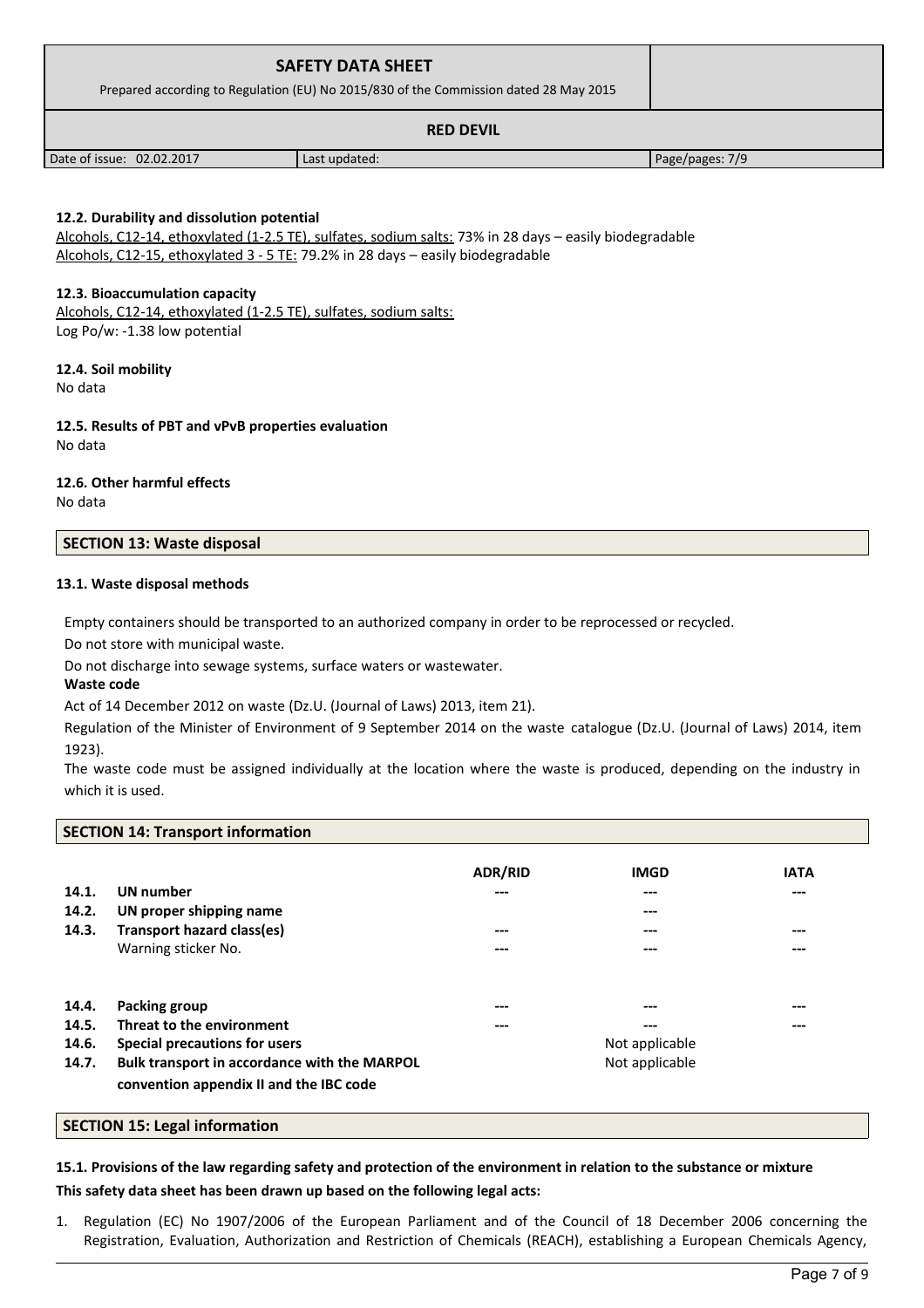| <b>SAFETY DATA SHEET</b>                                                              |  |
|---------------------------------------------------------------------------------------|--|
| Prepared according to Regulation (EU) No 2015/830 of the Commission dated 28 May 2015 |  |
| <b>RED DEVIL</b>                                                                      |  |

| 02.02.2017<br>Date of issue: | Last updated: | Page/pages: 8/9 |
|------------------------------|---------------|-----------------|

amending Directive 1999/45/EC and repealing Council Regulation (EEC) No 793/93 and Commission Regulation (EC) No 1488/94 as well as Council Directive 76/769/EEC and Commission Directives 91/155/EEC, 93/67/EEC, 93/105/EC and 2000/21/EC.

- 2. Regulation (EC) No 1272/2008 of the European Parliament and of the Council of 16 December 2008 on classification, labeling and packaging of substances and mixtures, amending and repealing Directives 67/548/EEC and 1999/45/EC, and amending Regulation (EC) No 1907/2006. [ATP1, ATP2, ATP3, ATP4, ATP5, ATP6]
- 3. Commission Regulation (EU) 2015/830 of 28 May 2015 amending Regulation (EC) No 1907/2006 of the European Parliament and of the Council on the Registration, Evaluation, Authorization and Restriction of Chemicals (REACH) as corrected (replaces Regulation EC No 453/2015)
- 4. Act of 25 February 2011 on the chemical substances and their mixtures (DZ.U. (Journal of Laws) No 63, item 322 with amendments).
- 5. Regulation of the Minister of Labor and Social Policy of 6 June 2014 on the maximum permissible concentration and intensity of agents harmful to health in the work environment (Dz.U. (Journal of Laws) item 817).
- 6. Act of 14 December 2012 on waste (Dz.U. (Journal of Laws) 2013, item 21).
- 7. Regulation of the Minister of Environment of 9 September 2014 on the waste catalogue (Dz.U. (Journal of Laws) 2014, item 1923).
- 8. Classification of dangerous goods according to the European Agreement concerning the International Carriage of Dangerous Goods by Road (ADR).
- 9. Regulation of the Minister of Labor and Social Policy of 26 September 1997 on general provisions of occupational safety and health (Dz.U. (Journal of Laws) 2003 No 169, item 1650 with amendments).
- 10. Regulation of the Minister of Health of 30 December 2004 on occupational health and safety related to the presence of chemical agents in the workplace (Dz.U. (Journal of Laws) 2005 No 11, item 86 with amendments). Regulation of the Minister of Economy of 21 December 2005 on essential requirements for personal protection (Dz.U. (Journal of Laws) No 259, item 2173).

## **15.2. Chemical safety evaluation**

No chemical safety evaluation for the mixture.

## **SECTION 16: Additional information**

List of hazard statements from section: 3 **H302** Harmful if swallowed **H315** Causes skin irritation **H318** Causes serious eye damage **H400** Very toxic to aquatic life **H412** Harmful to aquatic life with long lasting effects

## **CAS** (Chemical Abstracts Service)

**EC number** means one of the following:

- the number of the substance as given in the European Inventory of Existing Chemical Substances (EINECS),
- the number of the substance as given in the European List of Notified Chemical Substances (ELINCS)
- the number in the inventory of chemical substances listed in the European Commission's publication "No-longer polymers"

#### **Description of used abbreviations, acronyms and symbols:**

**NDS** - maximum allowable concentration of substances hazardous to health in work environment

**NDSCh** - temporary maximum allowable concentration

**NDSP** - highest maximum allowable concentration

**UN number** - the four-digit number that identifies hazardous materials and articles (UN No)

**ADR** - the European Agreement concerning the International Carriage of Dangerous Goods by Road

**RID** - the Regulation concerning the International Carriage of Dangerous Goods by Rail

**IMDG** - International Maritime Dangerous Goods Code

**IATA** – International Air Transport Association

**vPvB** (substance) very Persistent very Bioaccumulable

**PBT** (substance) Persistent Bioaccumulative Toxic

**LD50** Lethal dose required to kill half the members of a tested population